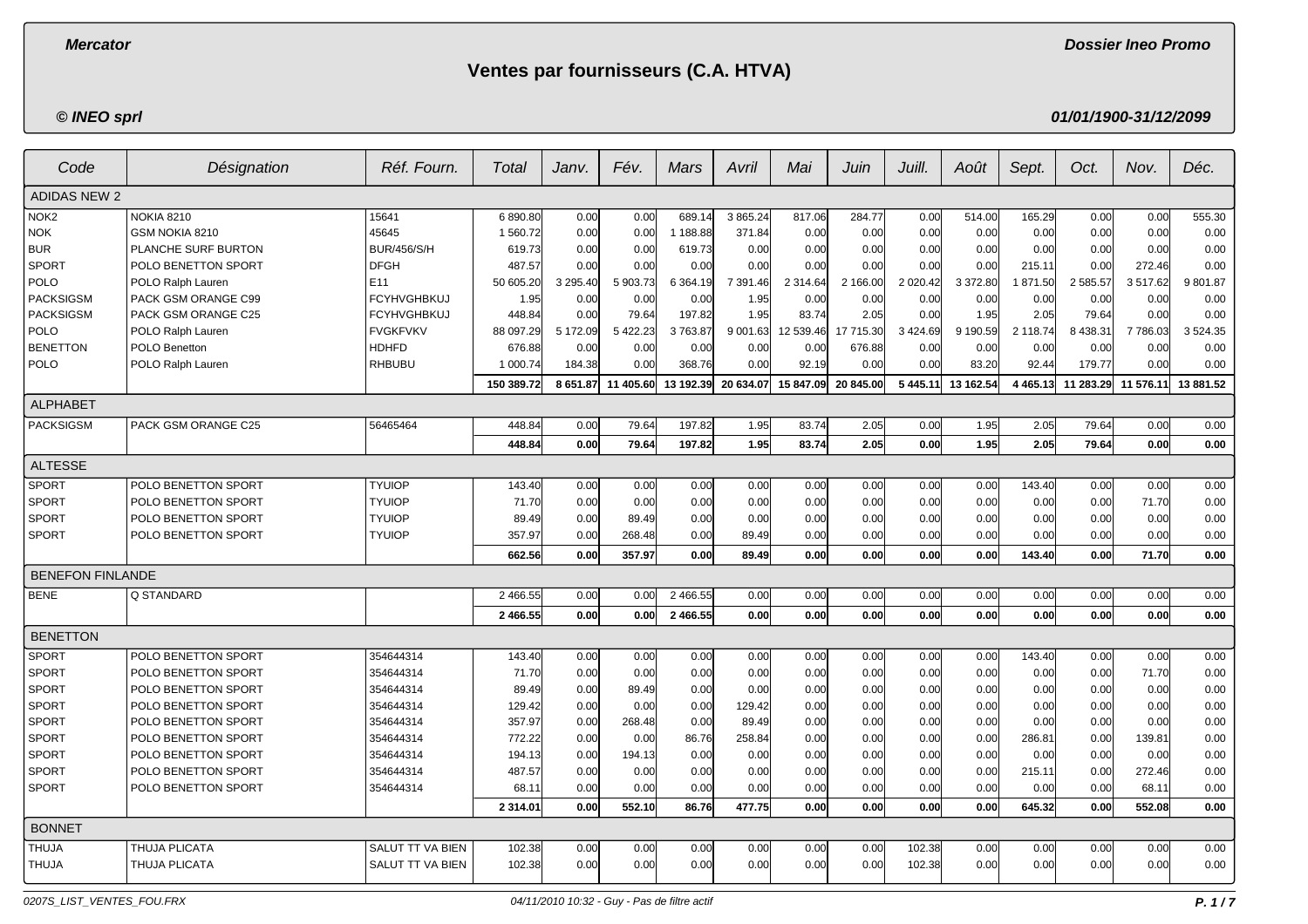**Dossier Ineo Promo**

# **Ventes par fournisseurs (C.A. HTVA)**

## **© INEO sprl**

| Code                       | Désignation                     | Réf. Fourn.      | Total             | Janv.  | Fév.     | Mars      | Avril  | Mai        | Juin     | Juill. | Août   | Sept.  | Oct.                           | Nov.     | Déc.   |
|----------------------------|---------------------------------|------------------|-------------------|--------|----------|-----------|--------|------------|----------|--------|--------|--------|--------------------------------|----------|--------|
| <b>THUJA</b>               | <b>THUJA PLICATA</b>            | SALUT TT VA BIEN | 143.33            | 0.00   | 0.00     | 0.00      | 0.00   | 0.00       | 0.00     | 143.33 | 0.00   | 0.00   | 0.00                           | 0.00     | 0.00   |
| <b>THUJA</b>               | <b>THUJA PLICATA</b>            | SALUT TT VA BIEN | 102.38            | 0.00   | 0.00     | 0.00      | 0.00   | 0.00       | 0.00     | 102.38 | 0.00   | 0.00   | 0.00                           | 0.00     | 0.00   |
| <b>THUJA</b>               | THUJA PLICATA                   | SALUT TT VA BIEN | 143.33            | 0.00   | 0.00     | 0.00      | 0.00   | 0.00       | 0.00     | 143.33 | 0.00   | 0.00   | 0.00                           | 0.00     | 0.00   |
|                            |                                 |                  | 593.80            | 0.00   | 0.00     | 0.00      | 0.00   | 0.00       | 0.00     | 593.80 | 0.00   | 0.00   | 0.00                           | 0.00     | 0.00   |
| <b>CASETI BELGIUM SPRL</b> |                                 |                  |                   |        |          |           |        |            |          |        |        |        |                                |          |        |
| <b>PICARD</b>              | SAC SPORT DAME MODELE BARCHETTA | 9876543210       | 548.64            | 0.00   | 0.00     | 0.00      | 0.00   | 0.00       | 0.00     | 0.00   | 0.00   | 0.00   | 548.64                         | 0.00     | 0.00   |
| <b>PICARD</b>              | SAC SPORT DAME MODELE BARCHETTA | 9876543210       | 582.71            | 0.00   | 0.00     | 0.00      | 0.00   | 0.00       | 0.00     | 0.00   | 0.00   | 0.00   | 582.71                         | 0.00     | 0.00   |
|                            |                                 |                  | 1 131.35          | 0.00   | 0.00     | 0.00      | 0.00   | 0.00       | 0.00     | 0.00   | 0.00   | 0.00   | 1 131.35                       | 0.00     | 0.00   |
| <b>CATERPILLAR</b>         |                                 |                  |                   |        |          |           |        |            |          |        |        |        |                                |          |        |
| CAT                        | Chaussette CATERPILLAR          | 1116             | 387.96            | 0.00   | 387.96   | 0.00      | 0.00   | 0.00       | 0.00     | 0.00   | 0.00   | 0.00   | 0.00                           | 0.00     | 0.00   |
| CAT                        | <b>Chaussette CATERPILLAR</b>   | 1116             | 92.23             | 0.00   | 0.00     | 0.00      | 0.00   | 0.00       | 0.00     | 92.23  | 0.00   | 0.00   | 0.00                           | 0.00     | 0.00   |
| CAT                        | Chaussette CATERPILLAR          | 1116             | 8.32              | 0.00   | 0.00     | 0.00      | 8.32   | 0.00       | 0.00     | 0.00   | 0.00   | 0.00   | 0.00                           | 0.00     | 0.00   |
|                            |                                 |                  | 488.51            | 0.00   | 387.96   | 0.00      | 8.32   | 0.00       | 0.00     | 92.23  | 0.00   | 0.00   | 0.00                           | 0.00     | 0.00   |
| <b>CHICCO</b>              |                                 |                  |                   |        |          |           |        |            |          |        |        |        |                                |          |        |
| <b>BALLE</b>               | <b>HOCHET CALIN Grand</b>       | 4001998108187    | 30.87             | 0.00   | 0.00     | 30.87     | 0.00   | 0.00       | 0.00     | 0.00   | 0.00   | 0.00   | 0.00                           | 0.00     | 0.00   |
| <b>BALLE</b>               | HOCHET CALIN PETIT              | 4001998108187    | 8.68              | 0.00   | 0.00     | 8.68      | 0.00   | 0.00       | 0.00     | 0.00   | 0.00   | 0.00   | 0.00                           | 0.00     | 0.00   |
|                            |                                 |                  | 39.55             | 0.00   | 0.00     | 39.55     | 0.00   | 0.00       | 0.00     | 0.00   | 0.00   | 0.00   | 0.00                           | 0.00     | 0.00   |
| COCA-COLA COMPANY          |                                 |                  |                   |        |          |           |        |            |          |        |        |        |                                |          |        |
| COCA                       | FANTA BOITE 33cl                | 4078500251600    | 10.41             | 0.00   | 0.00     | 0.00      | 0.00   | 0.00       | 0.00     | 0.00   | 0.00   | 0.00   | 10.41                          | 0.00     | 0.00   |
|                            |                                 |                  | 10.41             | 0.00   | 0.00     | 0.00      | 0.00   | 0.00       | 0.00     | 0.00   | 0.00   | 0.00   | 10.41                          | 0.00     | 0.00   |
| <b>DISSACO</b>             |                                 |                  |                   |        |          |           |        |            |          |        |        |        |                                |          |        |
| KIT ETE 98                 | Kit été 98                      | 0105256698       | 873 507.10        | 614.62 | 2765.79  | 94 342.98 | 307.31 | 481        | 3 964.30 | 0.00   | 614.62 |        | 1 557.01 133 432.30 154 774.27 |          | 0.00   |
|                            |                                 |                  | 873 507.10        | 614.62 | 2 765.79 | 94 342.98 | 307.31 | 481        | 3 964.30 | 0.00   | 614.62 |        | 1 557.01 133 432.30 154 774.27 |          | 0.00   |
| <b>DUGER</b>               |                                 |                  |                   |        |          |           |        |            |          |        |        |        |                                |          |        |
| <b>CIGARE</b>              | FLORA DE FLORA CORONA - 50      |                  | 5 736.38          | 0.00   | 0.00     | 0.00      | 0.00   | 0.00       | 0.00     | 0.00   | 0.00   | 0.00   | 5 736.38                       | 0.00     | 0.00   |
| R/C/DUGER                  | Pull ras de cou uni DUGER       |                  | 91.21             | 0.00   | 0.00     | 0.00      | 0.00   | 0.00       | 0.00     | 0.00   | 0.00   | 0.00   | 91.21                          | 0.00     | 0.00   |
|                            |                                 |                  | 5 827.59          | 0.00   | 0.00     | 0.00      | 0.00   | 0.00       | 0.00     | 0.00   | 0.00   | 0.00   | 5 827.59                       | 0.00     | 0.00   |
| <b>EUROTEC</b>             |                                 |                  |                   |        |          |           |        |            |          |        |        |        |                                |          |        |
| POLO                       | POLO Ralph Lauren               | 1458             | 6 147.39          | 0.00   | 87.58    | 1 180.49  | 416.00 | 1 908.82   | 0.00     | 0.00   | 249.60 | 832.02 | 180.69                         | 1 100.00 | 192.19 |
| <b>FREE</b>                | <b>CENTRALE FREELINK</b>        | 46416416456      | 3706.00           | 0.00   | 0.00     | $-741.20$ | 0.00   | 4 4 4 7.20 | 0.00     | 0.00   | 0.00   | 0.00   | 0.00                           | 0.00     | 0.00   |
| <b>CLA</b>                 | <b>CLAVIER</b>                  | 78578957895      | 60.84             | 0.00   | 0.00     | 0.00      | 20.28  | 40.56      | 0.00     | 0.00   | 0.00   | 0.00   | 0.00                           | 0.00     | 0.00   |
| C <sub>6</sub>             | <b>CENTRALE C6</b>              | 78676786786      | 0.00              | 0.00   | 0.00     | 0.00      | 0.00   | 0.00       | 0.00     | 0.00   | 0.00   | 0.00   | 0.00                           | 0.00     | 0.00   |
|                            |                                 |                  | 9 9 14.23         | 0.00   | 87.58    | 439.29    | 436.28 | 6 39 6.58  | 0.00     | 0.00   | 249.60 | 832.02 | 180.69                         | 1 100.00 | 192.19 |
| <b>EXTAND</b>              |                                 |                  |                   |        |          |           |        |            |          |        |        |        |                                |          |        |
|                            | Ponceuse METABO EXCENTRIQUE     | METABO/456/N76   | 0.00              | 0.00   | 0.00     | 0.00      | 0.00   | 0.00       | 0.00     | 0.00   | 0.00   | 0.00   | 0.00                           | 0.00     | 0.00   |
|                            |                                 |                  | 0.00 <sub>l</sub> | 0.00   | 0.00     | 0.00      | 0.00   | 0.00       | 0.00     | 0.00   | 0.00   | 0.00   | 0.00                           | 0.00     | 0.00   |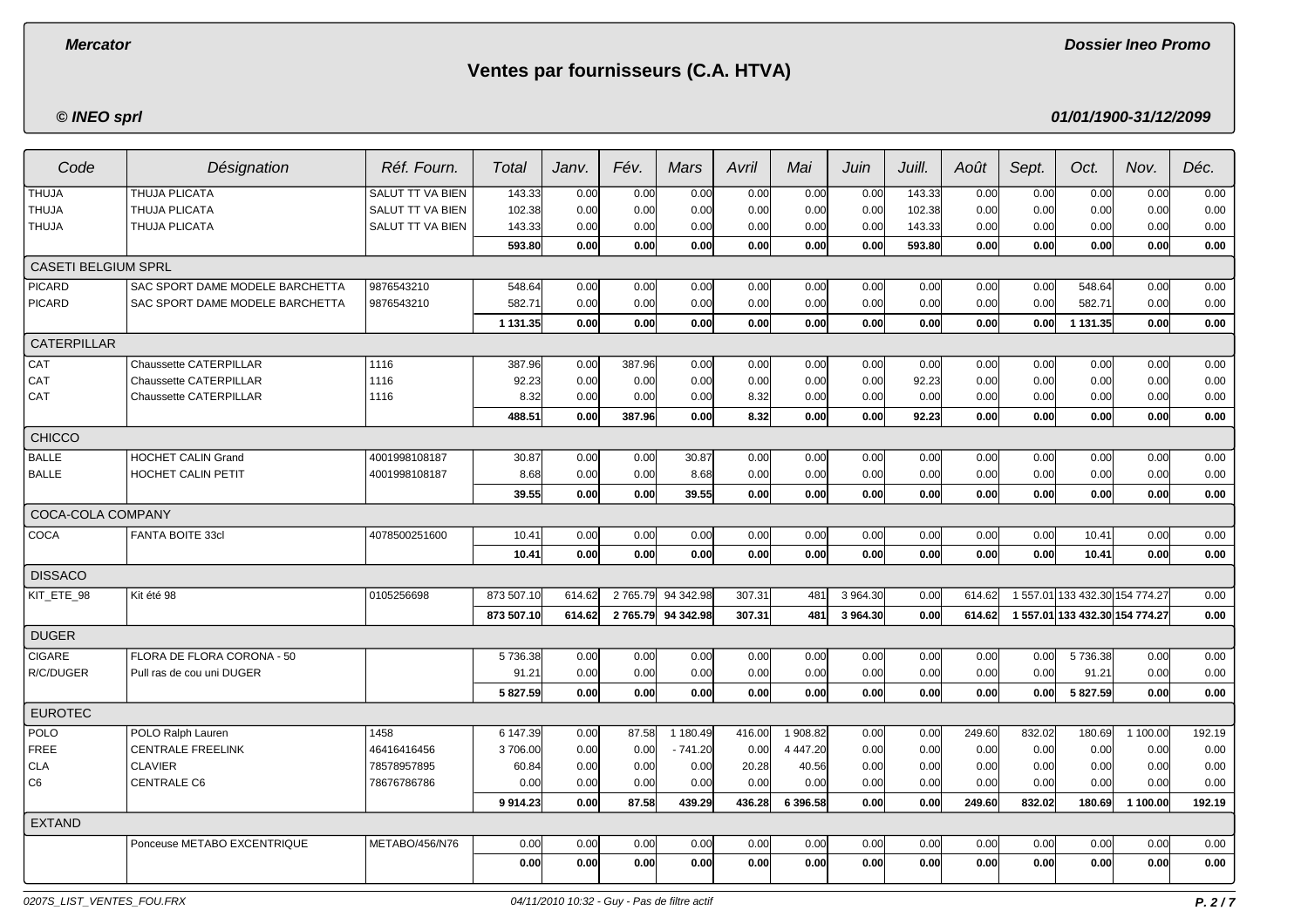**Dossier Ineo Promo**

# **Ventes par fournisseurs (C.A. HTVA)**

**© INEO sprl**

| Code                              | Désignation                           | Réf. Fourn.      | Total      | Janv.     | Fév.          | <b>Mars</b>   | Avril     | Mai           | Juin      | Juill.        | Août      | Sept.         | Oct.                           | Nov.      | Déc.      |
|-----------------------------------|---------------------------------------|------------------|------------|-----------|---------------|---------------|-----------|---------------|-----------|---------------|-----------|---------------|--------------------------------|-----------|-----------|
| F.Ili Claudio & Carlalberto Corn. |                                       |                  |            |           |               |               |           |               |           |               |           |               |                                |           |           |
| CORNELIANI/V/S                    | <b>CORNELIANI Veston Homme</b>        | V-COR-44/PW      | 577.69     | 0.00      | 0.00          | 0.00          | 0.00      | 0.00          | 0.00      | 577.69        | 0.00      | 0.00          | 0.00                           | 0.00      | 0.00      |
| CORNELIANI/V/S                    | <b>CORNELIANI Veston Homme</b>        | V-COR-44/PW      | 3 206.18   | 0.00      | 462.15        | 0.00          | 0.00      | 0.00          | 0.00      | 0.00          | 0.00      | 0.00          | 2 744.03                       | 0.00      | 0.00      |
| CORNELIANI/V/S                    | <b>CORNELIANI Veston Homme</b>        | V-COR-44/PW      | 577.69     | 0.00      | 0.00          | 0.00          | 0.00      | 0.00          | 577.69    | 0.00          | 0.00      | 0.00          | 0.00                           | 0.00      | 0.00      |
| CORNELIANI/V/S                    | <b>CORNELIANI Veston Homme</b>        | V-COR-44/PW      | 521.37     | 0.00      | 0.00          | 0.00          | 0.00      | 0.00          | 0.00      | 0.00          | 0.00      | 521.37        | 0.00                           | 0.00      | 0.00      |
| CORNELIANI/V/S                    | <b>CORNELIANI Veston Homme</b>        | V-COR-44/PW      | 7 914.35   | 0.00      | 1848.60       | 0.00          | 0.00      | 2744.03       | 0.00      | 0.00          | 0.00      | 577.69        | 2 744.03                       | 0.00      | 0.00      |
| CORNELIANI/V/S                    | <b>CORNELIANI Veston Homme</b>        | V-COR-44/PW      | 577.69     | 0.00      | 0.00          | 0.00          | 0.00      | 577.69        | 0.00      | 0.00          | 0.00      | 0.00          | 0.00                           | 0.00      | 0.00      |
| CORNELIANI/V/S                    | <b>CORNELIANI Veston Homme</b>        | V-COR-44/PW      | 2744.03    | 0.00      | 0.00          | 0.00          | 0.00      | 0.00          | 0.00      | 0.00          | 0.00      | 0.00          | 2 744.03                       | 0.00      | 0.00      |
| CORNELIANI/V/S                    | <b>CORNELIANI Veston Homme</b>        | V-COR-44/PW      | 462.15     | 0.00      | 462.15        | 0.00          | 0.00      | 0.00          | 0.00      | 0.00          | 0.00      | 0.00          | 0.00                           | 0.00      | 0.00      |
|                                   |                                       |                  | 16 581.15  | 0.00      | 2772.90       | 0.00          | 0.00      | 3 3 2 1 . 7 2 | 577.69    | 577.69        | 0.00      | 1 099.06      | 8 232.09                       | 0.00      | 0.00      |
| <b>FLAMINGO S.A.</b>              |                                       |                  |            |           |               |               |           |               |           |               |           |               |                                |           |           |
| <b>HELLO</b>                      | Laisse Chien "Hello"                  | 45354756474564   | 565.68     | 0.00      | 0.00          | 0.00          | 0.00      | 0.00          | 0.00      | 0.00          | 0.00      | 0.00          | 565.68                         | 0.00      | 0.00      |
|                                   |                                       |                  | 565.68     | 0.00      | 0.00          | 0.00          | 0.00      | 0.00          | 0.00      | 0.00          | 0.00      | 0.00          | 565.68                         | 0.00      | 0.00      |
| Fournisseur par défaut            |                                       |                  |            |           |               |               |           |               |           |               |           |               |                                |           |           |
| POLO                              | POLO Ralph Lauren                     |                  | 88 097.29  | 5 172.09  | 5 422.23      | 3763.87       | 9 001.63  | 12 539.46     | 17 715.30 | 3 4 2 4 .69   | 9 190.59  | 2 118.74      | 8 4 38.3                       | 7786.03   | 3 5 24.35 |
| NOK <sub>2</sub>                  | NOKIA 8210                            |                  | 6890.80    | 0.00      | 0.00          | 689.14        | 3 865.24  | 817.06        | 284.77    | 0.00          | 514.00    | 165.29        | 0.00                           | 0.00      | 555.30    |
| 0CD<br>30138A                     | Upgrade credit for option 310, tier 1 |                  | 43 111.88  | 0.00      | 0.00          | 0.00          | 30 549.90 | 0.00          | 0.00      | 0.00          | 0.00      | 0.00          | 0.00                           | 12 561.98 | 0.00      |
|                                   |                                       |                  | 138 099.97 | 5 172.09  | 5 422.23      | 4 4 5 3 . 0 1 | 43 416.77 | 13 356.52     | 18 000.07 | 3 4 2 4 . 6 9 | 9704.59   | 2 2 8 4 . 0 3 | 8 4 38.31                      | 20 348.01 | 4 079.65  |
| Fournisseurs de la Cour           |                                       |                  |            |           |               |               |           |               |           |               |           |               |                                |           |           |
| 0166001103                        | XYZjean                               |                  | 366.93     | 0.00      | 0.00          | 0.00          | 0.00      | 122.31        | 0.00      | 0.00          | 0.00      | 0.00          | 122.3'                         | 122.31    | 0.00      |
| 0172106111                        | 5 poches coton lycra                  |                  | 86.25      | 0.00      | 0.00          | 0.00          | 0.00      | 86.25         | 0.00      | 0.00          | 0.00      | 0.00          | 0.00                           | 0.00      | 0.00      |
| 0168621044                        | Jean silicone                         |                  | 272.88     | 0.00      | 0.00          | 0.00          | 0.00      | 0.00          | 0.00      | 90.96         | 0.00      | 0.00          | 181.92                         | 0.00      | 0.00      |
| PENTEL K106                       | <b>HIBRID ROLLER BLEU</b>             |                  | 1.82       | 1.82      | 0.00          | 0.00          | 0.00      | 0.00          | 0.00      | 0.00          | 0.00      | 0.00          | 0.00                           | 0.00      | 0.00      |
| PRO                               | Réalisation du projet                 |                  | 74.37      | 0.00      | 0.00          | 0.00          | 0.00      | 74.37         | 0.00      | 0.00          | 0.00      | 0.00          | 0.00                           | 0.00      | 0.00      |
|                                   | TABLE MARBRE CUBA                     |                  | 5 236.18   | 0.00      | 0.00          | 1 123.97      | 13.54     | 3 3 48.67     | 500.00    | 0.00          | 0.00      | 0.00          | 250.00                         | 0.00      | 0.00      |
| 0CD<br>30138A                     | Upgrade credit for option 310, tier 1 |                  | 43 111.88  | 0.00      | 0.00          | 0.00          | 30 549.90 | 0.00          | 0.00      | 0.00          | 0.00      | 0.00          | 0.00                           | 12 561.98 | 0.00      |
| 0CF<br>30138A                     | Upgrade credit for option 330, tier 4 |                  | 194 491.53 | 12 729.11 | 0.00          | 0.00          | 14 104.27 | 42 312.81     | 0.00      | 0.00          | 0.00      | 0.00          | 19 000.00                      | 89 554.98 | 16 790.36 |
| <b>VARTA</b>                      | PILE VARTA 9V                         | 12345678         | 81.34      | 7.79      | 0.00          | 35.03         | 0.20      | 29.13         | 0.00      | 0.00          | 0.00      | 0.00          | 8.17                           | 1.02      | 0.00      |
| <b>CLA</b>                        | <b>CLAVIER</b>                        | 324567754765432  | 60.84      | 0.00      | 0.00          | 0.00          | 20.28     | 40.56         | 0.00      | 0.00          | 0.00      | 0.00          | 0.00                           | 0.00      | 0.00      |
| K <sub>1</sub>                    | <b>KIT PELLICULE</b>                  | 354365475        | 1799.88    | 1 590.14  | 0.00          | 0.00          | 0.00      | 45.07         | 45.07     | 0.00          | 0.00      | 84.28         | 35.32                          | 0.00      | 0.00      |
| <b>PACKSIGSM</b>                  | <b>PACK GSM ORANGE C99</b>            | 4354365437543742 | 1.95       | 0.00      | 0.00          | 0.00          | 1.95      | 0.00          | 0.00      | 0.00          | 0.00      | 0.00          | 0.00                           | 0.00      | 0.00      |
| <b>PACKSIGSM</b>                  | PACK GSM ORANGE C25                   | 4354365437543742 | 448.84     | 0.00      | 79.64         | 197.82        | 1.95      | 83.74         | 2.05      | 0.00          | 1.95      | 2.05          | 79.64                          | 0.00      | 0.00      |
| NOK3                              | <b>GSM NOKIA 8810</b>                 | 435675436        | 16 521.87  | 0.00      | 0.00          | 594.61        | 2 104.08  | 458.60        | 0.00      | 1 028.04      | 0.00      | 1 542.06      | 514.02                         | 0.00      | 10 280.46 |
| <b>SPRITE</b>                     | <b>SPRITE</b>                         | 45454545         | 233.01     | 0.00      | 0.00          | 0.00          | 0.00      | 0.00          | 0.00      | 0.00          | 0.00      | 0.00          | 233.01                         | 0.00      | 0.00      |
| BMF50                             | <b>BOBINE MAILLE FIGARO 50m</b>       | 4567898765       | 5 669.42   | 0.00      | 0.00          | 0.00          | 0.00      | 0.00          | 0.00      | 0.00          | 0.00      | 0.00          | 5 669.42                       | 0.00      | 0.00      |
| 123456                            | Varta Pile 1.5 V                      | 4576577          | 27 436.73  | 4.94      | 108.96        | 486.59        | 2.27      | 249.27        | 22 617.13 | 0.00          | 4.92      | 12.36         | 3 945.33                       | 4.96      | 0.00      |
| <b>TTT</b>                        | <b>GUITARE FENDER 15"</b>             | 5646757          | 3 302.51   | 0.00      | 0.00          | 0.00          | 0.00      | 0.00          | 0.00      | 0.00          | 0.00      | 3 302.51      | 0.00                           | 0.00      | 0.00      |
| <b>PANTHERE</b>                   | Bague PANTHERE Cartier solitaire      | 5678             | 202 903.98 | 20 953.15 | 20 850.72     | 21 859.71     | 6714.64   | 7 068.04      | 7 068.04  | 0.00          | 27 918.76 | 7 068.04      | 62 905.56                      | 20 497.32 | 0.00      |
| KIT_ETE_98                        | Kit été 98                            | 5678             | 873 507.10 | 614.62    | 2 7 6 5 . 7 9 | 94 342.98     | 307.31    | 481           | 3 964.30  | 0.00          | 614.62    |               | 1 557.01 133 432.30 154 774.27 |           | 0.00      |
|                                   |                                       |                  |            |           |               |               |           |               |           |               |           |               |                                |           |           |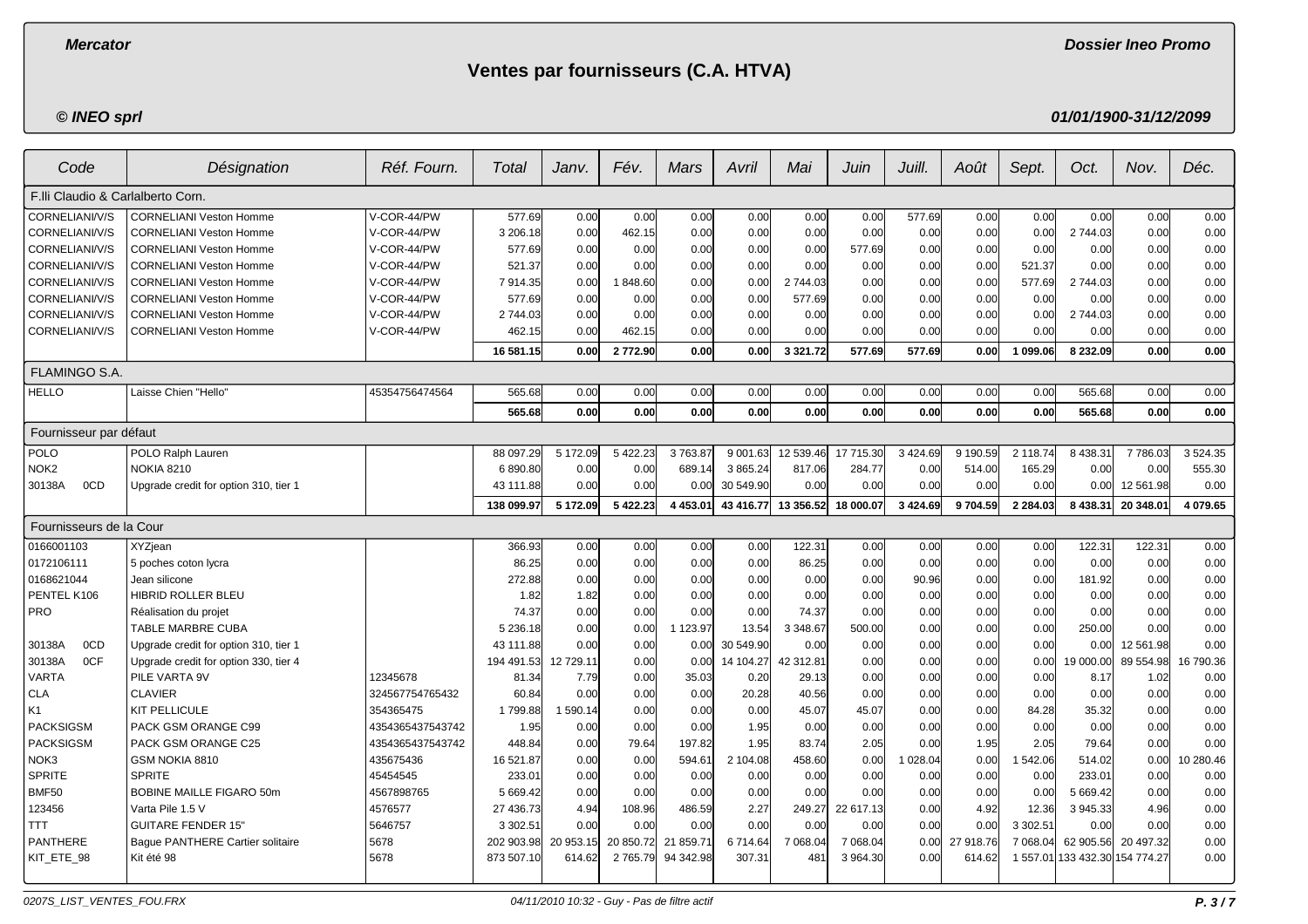**Dossier Ineo Promo**

# **Ventes par fournisseurs (C.A. HTVA)**

## **© INEO sprl**

| Code               | Désignation                             | Réf. Fourn.        | Total         | Janv.       | Fév.      | Mars                 | Avril     | Mai             | Juin      | Juill.     | Août      | Sept.     | Oct.                            | Nov.          | Déc.      |
|--------------------|-----------------------------------------|--------------------|---------------|-------------|-----------|----------------------|-----------|-----------------|-----------|------------|-----------|-----------|---------------------------------|---------------|-----------|
| <b>DANFOSS</b>     | VANNE THERMOSTATIQUE DANFOSS            | 65545487           | 4 400.08      | 0.00        | 123.94    | 0.00                 | 0.00      | 0.00            | 0.00      | 0.00       | 0.00      | 0.00      | 4 276.14                        | 0.00          | 0.00      |
| 0PQ2000BU          | RUBAN MAGNIFIQUE 5M                     | 950                | 204.80        | 0.00        | 81.92     | 0.00                 | 0.00      | 20.48           | 0.00      | 102.40     | 0.00      | 0.00      | 0.00                            | 0.00          | 0.00      |
| 0PQ2000BU          | <b>RUBAN MAGNIFIQUE 5M</b>              | 950                | 215.76        | 0.00        | 0.00      | 116.51               | 0.00      | 0.00            | 0.00      | 0.00       | 0.00      | 0.00      | 99.25                           | 0.00          | 0.00      |
| 0PQ2000BU          | <b>RUBAN MAGNIFIQUE 5M</b>              | 950                | 97.28         | 0.00        | 0.00      | 97.28                | 0.00      | 0.00            | 0.00      | 0.00       | 0.00      | 0.00      | 0.00                            | 0.00          | 0.00      |
| 0PQ2000BU          | <b>RUBAN MAGNIFIQUE 5M</b>              | 950                | 116.51        | 0.00        | 0.00      | 116.51               | 0.00      | 0.00            | 0.00      | 0.00       | 0.00      | 0.00      | 0.00                            | 0.00          | 0.00      |
| 0PQ2000BU          | <b>RUBAN MAGNIFIQUE 5M</b>              | 950                | 11 916.73     | 0.00        | 0.00      | 116.51               | 0.00      | 11 697.80       | 0.00      | 51.20      | 0.00      | 51.22     | 0.00                            | 0.00          | 0.00      |
| 0PQ2000BU          | <b>RUBAN MAGNIFIQUE 5M</b>              | 950                | 17.10         | 0.00        | 0.00      | 0.00                 | 0.00      | 17.10           | 0.00      | 0.00       | 0.00      | 0.00      | 0.00                            | 0.00          | 0.00      |
|                    | VALVERT 1,5I                            | 9988774455         | 3 636.59      | 0.00        | 0.00      | 2 483.89             | 575.46    | 247.72          | 63.96     | 15.74      | 197.56    | 1.75      | 26.77                           | 22.35         | 1.39      |
| <b>DIDAC</b>       | <b>AUTO ROUTE 2001</b>                  | AR2000             | 447.45        | 0.00        | 0.00      | 0.00                 | 0.00      | 0.00            | 0.00      | 0.00       | 0.00      | 0.00      | 447.45                          | 0.00          | 0.00      |
| <b>CLAIRE</b>      | Classeur Ligena A4                      | CLAIRE/67/76/89    | 3.07          | 0.00        | 0.00      | 0.00                 | 0.00      | 0.00            | 0.00      | 0.00       | 0.00      | 0.00      | 3.07                            | 0.00          | 0.00      |
| <b>MAPEI</b>       | <b>COLLE "ADESILEX P22"</b>             | COLLEP22           | 6 543.68      | 0.00        | 0.00      | 37.18                | 0.00      | 6 506.50        | 0.00      | 0.00       | 0.00      | 0.00      | 0.00                            | 0.00          | 0.00      |
| <b>COMPAQ</b>      | COMPAQ PRESARIO 54/98                   | COMP/54/98         | 1484.88       | 0.00        | 0.00      | 0.00                 | 0.00      | 0.00            | 484.88    | 0.00       | 0.00      | 0.00      | 0.00                            | 0.00          | 0.00      |
|                    | omega deserti                           | <b>CYKHGVGV</b>    | 1 698.25      | 615.25      | 180.50    | 0.00                 | 0.00      | 0.00            | 902.50    | 0.00       | 0.00      | 0.00      | 0.00                            | 0.00          | 0.00      |
|                    | DIAMANT 2.30 Cts                        | DIA2.30CTS         | 118 850.64    | 19 974.90   | 19 974.90 | 13 316.60            | 0.00      | 13 316.60       | 6 658.30  | 0.00       | 0.00      | 12 983.68 | 13 316.60                       | 19 309.06     | 0.00      |
| 2-5700-IG2-P10-DD  | Disjoncteur Thermique                   | DT01               | 114.00        | 0.00        | 114.00    | 0.00                 | 0.00      | 0.00            | 0.00      | 0.00       | 0.00      | 0.00      | 0.00                            | 0.00          | 0.00      |
| 0168621044         | Jean silicone                           | <b>ERTYUI</b>      | 86.46         | 0.00        | 0.00      | 0.00                 | 0.00      | 0.00            | 0.00      | 0.00       | 0.00      | 86.46     | 0.00                            | 0.00          | 0.00      |
| CORNELIANI/V/S     | <b>CORNELIANI Veston Homme</b>          | <b>JHNLKK</b>      | 577.69        | 0.00        | 0.00      | 0.00                 | 0.00      | 0.00            | 577.69    | 0.00       | 0.00      | 0.00      | 0.00                            | 0.00          | 0.00      |
| <b>POLO</b>        | POLO Petit Bateau                       | POLO <sub>R5</sub> | 2 4 2 6 . 8 3 | 92.19       | 0.00      | 460.95               | 89.50     | 0.00            | 165.60    | 0.00       | 0.00      | 0.00      | 350.32                          | 92.19         | 1 176.08  |
| POLO               | POLO Petit Bateau                       | POLO <sub>R5</sub> | 396.69        | 0.00        | 0.00      | 0.00                 | 0.00      | 0.00            | 0.00      | 0.00       | 0.00      | 297.52    | 99.17                           | 0.00          | 0.00      |
| <b>POLO</b>        | POLO Ralph Lauren                       | POLO <sub>R5</sub> | 674.60        | 0.00        | 0.00      | 0.00                 | 582.41    | 0.00            | 0.00      | 0.00       | 0.00      | 0.00      | 0.00                            | 0.00          | 92.19     |
| <b>POLO</b>        | POLO Ralph Lauren                       | POLO RL            | 50 605.20     | 3 2 9 5 4 0 | 5 903.73  | 6 3 64.19            | 7 391.46  | 2 3 1 4 . 6 4   | 2 166.00  | 2 0 2 0.42 | 3 372.80  | 1871.50   | 2 585.57                        | 3517.62       | 9801.87   |
| 3371010135479      | QUO VADIS Agenda                        | Q/V/12X45          | 759.80        | 0.00        | 0.00      | 0.00                 | 0.00      | 751.52          | 0.00      | 0.00       | 0.00      | 0.00      | 8.28                            | 0.00          | 0.00      |
| <b>MOT</b>         | T2288 MOTOROLA                          | T2288/2000         | 848.16        | 0.00        | 0.00      | 0.00                 | 0.00      | 0.00            | 0.00      | 0.00       | 0.00      | 848.16    | 0.00                            | 0.00          | 0.00      |
| SAN                | Sanitaire WC Suspendu Allibert          | WCAL564654354      | 4 606.27      | 0.00        | 0.00      | 0.00                 | 220.63    | 1 048.00        | 0.00      | 0.00       | 0.00      | 0.00      | 0.00                            | 3 3 3 7 . 6 4 | 0.00      |
| 5449238789         | 10 mètre cable électro                  | ZORRO              | 38 321.82     | 0.00        | 0.00      | 20 033.33            | 332.55    | 52.02           | 17 594.24 | 248.92     | 0.00      | 27.66     | 33.10                           | 0.00          | 0.00      |
|                    |                                         |                    | 1 624 659.65  | 59 879.31   |           | 50 184.10 161 783.66 | 63 012.40 | 571             | 63 809.76 | 3 557.68   | 32 110.61 |           | 29 736.26 247 622.72 303 795.70 |               | 38 142.35 |
| <b>INEO FRANCE</b> |                                         |                    |               |             |           |                      |           |                 |           |            |           |           |                                 |               |           |
| 0172106111         | 5 poches coton lycra                    | <b>TEST</b>        | 86.25         | 0.00        | 0.00      | 0.00                 | 0.00      | 86.25           | 0.00      | 0.00       | 0.00      | 0.00      | 0.00                            | 0.00          | 0.00      |
|                    |                                         |                    | 86.25         | 0.00        | 0.00      | 0.00                 | 0.00      | 86.25           | 0.00      | 0.00       | 0.00      | 0.00      | 0.00                            | 0.00          | 0.00      |
| <b>INEO SPRL</b>   |                                         |                    |               |             |           |                      |           |                 |           |            |           |           |                                 |               |           |
| 0172106111         | 5 poches coton lycra                    |                    | 86.25         | 0.00        | 0.00      | 0.00                 | 0.00      | 86.25           | 0.00      | 0.00       | 0.00      | 0.00      | 0.00                            | 0.00          | 0.00      |
| 3138047C           | baque                                   | <b>AZRZA</b>       | 6 349.63      | 331.89      | 0.00      | 0.00                 | 0.00      | 1708.66         | 110.63    | 1 106.30   | 110.63    | 105.10    | 2 876.42                        | 0.00          | 0.00      |
|                    |                                         |                    | 6435.88       | 331.89      | 0.00      | 0.00                 | 0.00      | 1794.91         | 110.63    | 1 106.30   | 110.63    | 105.10    | 2876.42                         | 0.00          | 0.00      |
| Ingram Micro       |                                         |                    |               |             |           |                      |           |                 |           |            |           |           |                                 |               |           |
| 3138047C           | bague                                   |                    | 6 349.63      | 331.89      | 0.00      | 0.00                 | 0.00      | 1708.66         | 110.63    | 1 106.30   | 110.63    | 105.10    | 2 876.42                        | 0.00          | 0.00      |
| 0167122146         | Fre Pantalon                            |                    | 1 214.48      | 0.00        | 0.00      | 0.00                 | 0.00      | 1 121.05        | 0.00      | 0.00       | 93.43     | 0.00      | 0.00                            | 0.00          | 0.00      |
|                    | <b>LADY FRISSON TANGA</b>               |                    | 831.85        | 0.00        | 0.00      | 153.55               | 0.00      | 57.61           | 61.42     | 221.46     | 0.00      | 30.71     | 307.10                          | 0.00          | 0.00      |
| WIN                | WINDOWS 2000                            |                    | 198.07        | 0.00        | 0.00      | 198.07               | 0.00      | 0.00            | 0.00      | 0.00       | 0.00      | 0.00      | 0.00                            | 0.00          | 0.00      |
| <b>PANTHERE</b>    | <b>Baque PANTHERE Cartier solitaire</b> | 1234               | 202 903.98    | 20 953.15   | 20 850.72 | 859.71<br>21         | 6714.64   | 7 068.04        | 7 068.04  | 0.00       | 27 918.76 | 7 068.04  | 62 905.56                       | 20 497.32     | 0.00      |
| KIT_ETE_98         | Kit été 98                              | 12345              | 873 507.10    | 614.62      | 2 765.79  | 94 342.98            | 307.31    | 48 <sup>°</sup> | 3 964.30  | 0.00       | 614.62    | 1 557.01  | 133 432.30 154 774.27           |               | 0.00      |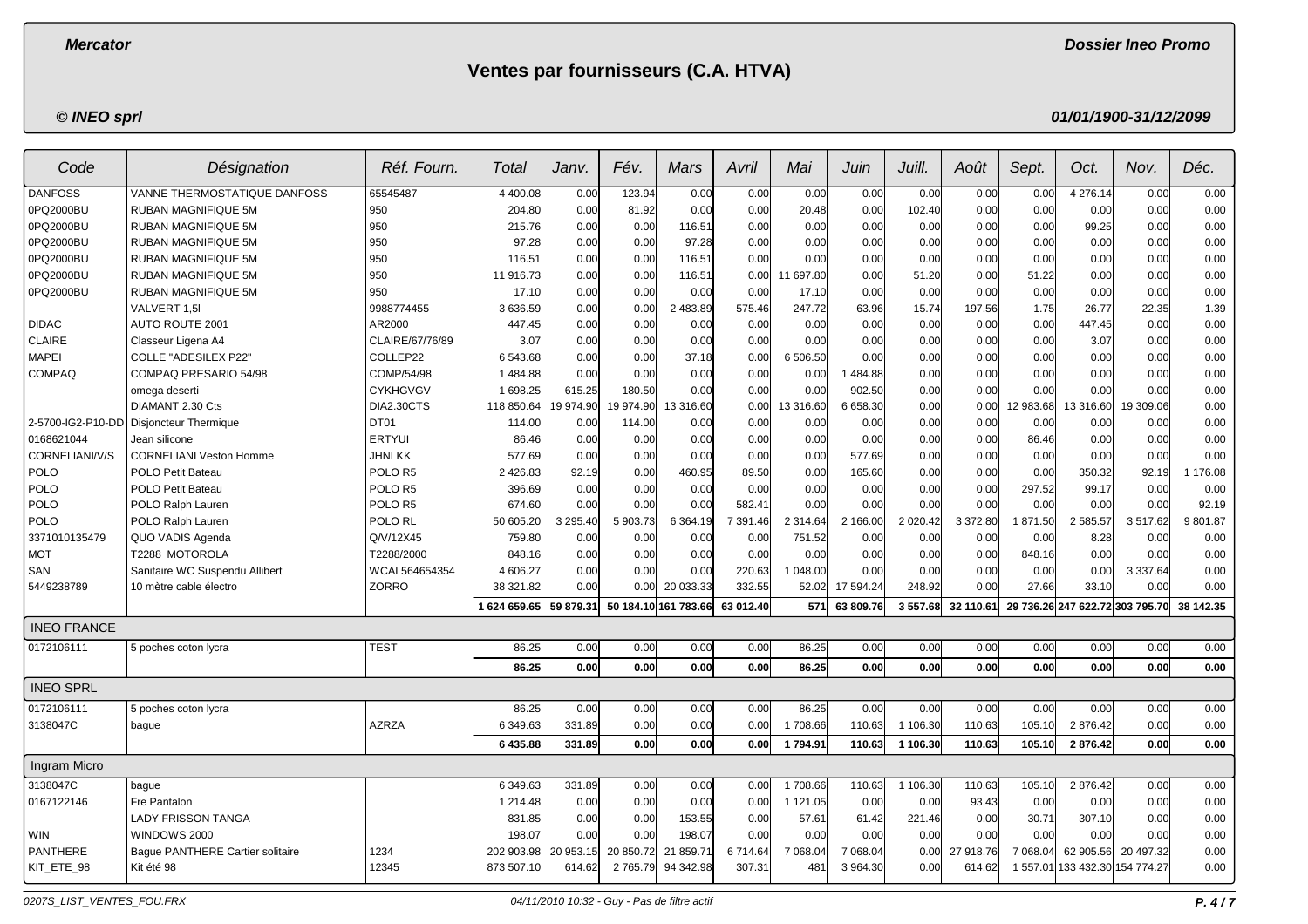**Dossier Ineo Promo**

# **Ventes par fournisseurs (C.A. HTVA)**

## **© INEO sprl**

| Code            | Désignation                       | Réf. Fourn.         | Total         | Janv.         | Fév.        | Mars      | Avril      | Mai           | Juin      | Juill.      | Août     | Sept.      | Oct.      | Nov.          | Déc.     |
|-----------------|-----------------------------------|---------------------|---------------|---------------|-------------|-----------|------------|---------------|-----------|-------------|----------|------------|-----------|---------------|----------|
| <b>COMPAQ</b>   | PC PORTABLE COMPAQ                | 12345678            | 5912.14       | 0.00          | 0.00        | 0.00      | 2 2 2 8.56 | 3 683.58      | 0.00      | 0.00        | 0.00     | 0.00       | 0.00      | 0.00          | 0.00     |
| 5449238789      | 10 mètre cable électro            | 12345678976543      | 38 321.82     | 0.00          | 0.00        | 20 033.33 | 332.55     | 52.02         | 17 594.24 | 248.92      | 0.00     | 27.66      | 33.10     | 0.00          | 0.00     |
|                 | DIAMANT 2.30 Cts                  | 2.30                | 118 850.64    | 19 974.90     | 19 974.90   | 13 316.60 | 0.00       | 13 316.60     | 6 658.30  | 0.00        | 0.00     | 12 983.68  | 13 316.60 | 19 309.06     | 0.00     |
| <b>PSION</b>    | PSION S5 24 MB                    | 3214567854          | 15 288.32     | 0.00          | 0.00        | 741.20    | 612.56     | 13 934.56     | 0.00      | 0.00        | 0.00     | 0.00       | 0.00      | 0.00          | 0.00     |
| TTT             | <b>GUITARE FENDER 15'</b>         | 5016597017784       | 3 3 0 2.51    | 0.00          | 0.00        | 0.00      | 0.00       | 0.00          | 0.00      | 0.00        | 0.00     | 3 3 0 2.51 | 0.00      | 0.00          | 0.00     |
| 0172106111      | 5 poches coton lycra              | 5454654677          | 97.92         | 0.00          | 0.00        | 97.92     | 0.00       | 0.00          | 0.00      | 0.00        | 0.00     | 0.00       | 0.00      | 0.00          | 0.00     |
| 123456          | Varta Pile 1.5 V                  | 5466586578687       | 27 436.73     | 4.94          | 108.96      | 486.59    | 2.27       | 249.27        | 22 617.13 | 0.00        | 4.92     | 12.36      | 3 945.33  | 4.96          | 0.00     |
| <b>PUR</b>      | AMBI PUR 300 ml                   | 5648648648646       | 817.84        | 0.00          | 3.22        | 0.00      | 16.75      | 0.00          | 0.00      | 0.00        | 0.00     | 122.12     | 675.75    | 0.00          | 0.00     |
| <b>VER</b>      | Outillage divers Verin N'(646)    | 5698045/VER         | 28.93         | 28.93         | 0.00        | 0.00      | 0.00       | 0.00          | 0.00      | 0.00        | 0.00     | 0.00       | 0.00      | 0.00          | 0.00     |
| <b>SPRITE</b>   | <b>SPRITE</b>                     | 644545              | 233.01        | 0.00          | 0.00        | 0.00      | 0.00       | 0.00          | 0.00      | 0.00        | 0.00     | 0.00       | 233.01    | 0.00          | 0.00     |
| 0PQ2000BU       | <b>RUBAN MAGNIFIQUE 5M</b>        | 650                 | 204.80        | 0.00          | 81.92       | 0.00      | 0.00       | 20.48         | 0.00      | 102.40      | 0.00     | 0.00       | 0.00      | 0.00          | 0.00     |
| 0PQ2000BU       | RUBAN MAGNIFIQUE 5M               | 650                 | 215.76        | 0.00          | 0.00        | 116.51    | 0.00       | 0.00          | 0.00      | 0.00        | 0.00     | 0.00       | 99.25     | 0.00          | 0.00     |
| 0PQ2000BU       | <b>RUBAN MAGNIFIQUE 5M</b>        | 650                 | 97.28         | 0.00          | 0.00        | 97.28     | 0.00       | 0.00          | 0.00      | 0.00        | 0.00     | 0.00       | 0.00      | 0.00          | 0.00     |
| 0PQ2000BU       | RUBAN MAGNIFIQUE 5M               | 650                 | 116.51        | 0.00          | 0.00        | 116.51    | 0.00       | 0.00          | 0.00      | 0.00        | 0.00     | 0.00       | 0.00      | 0.00          | 0.00     |
| 0PQ2000BU       | <b>RUBAN MAGNIFIQUE 5M</b>        | 650                 | 11 916.73     | 0.00          | 0.00        | 116.51    | 0.00       | 11 697.80     | 0.00      | 51.20       | 0.00     | 51.22      | 0.00      | 0.00          | 0.00     |
| 0PQ2000BU       | <b>RUBAN MAGNIFIQUE 5M</b>        | 650                 | 17.10         | 0.00          | 0.00        | 0.00      | 0.00       | 17.10         | 0.00      | 0.00        | 0.00     | 0.00       | 0.00      | 0.00          | 0.00     |
| ZIP             | ZIP OMEGA 100                     | 67676768716         | 179 700.94    | 82 155.28     | 0.00        | 10 243.53 | 0.00       | 35 983.67     | 51 217.67 | 70.07       | 0.00     | 0.00       | 30.72     | 0.00          | 0.00     |
|                 | VALVERT 1.5I                      | 89484564324         | 3 636 59      | 0.00          | 0.00        | 2 483.89  | 575.46     | 247.72        | 63.96     | 15.74       | 197.56   | 1.75       | 26.77     | 22.35         | 1.39     |
| <b>MOT</b>      | T2288 MOTOROLA                    | 9999                | 848.16        | 0.00          | 0.00        | 0.00      | 0.00       | 0.00          | 0.00      | 0.00        | 0.00     | 848.16     | 0.00      | 0.00          | 0.00     |
| 0168621044      | Jean silicone                     | <b>AZAZAZAZ</b>     | 272.88        | 0.00          | 0.00        | 0.00      | 0.00       | 0.00          | 0.00      | 90.96       | 0.00     | 0.00       | 181.92    | 0.00          | 0.00     |
| <b>CLAIRE</b>   | Classeur Ligena A4                | CLAIRE/A4/75G       | 3.07          | 0.00          | 0.00        | 0.00      | 0.00       | 0.00          | 0.00      | 0.00        | 0.00     | 0.00       | 3.07      | 0.00          | 0.00     |
| <b>GLOCK</b>    | <b>GLOCK 9 mm PARA</b>            | <b>GLOCK</b>        | 1 519.75      | 0.00          | 0.00        | 0.00      | 0.00       | 1 023.96      | 0.00      | 0.00        | 495.79   | 0.00       | 0.00      | 0.00          | 0.00     |
| 28655AR<br>0S4  | Installation - System and Network | <b>JKHK</b>         | 8 5 5 6.91    | 0.00          | 1 777.34    | 0.00      | 271.74     | 161.50        | 0.00      | 0.00        | 0.00     | 1543.20    | 0.00      | 3507.16       | 295.97   |
| <b>BMF50</b>    | <b>BOBINE MAILLE FIGARO 50m</b>   | MAI/50/76           | 5 669.42      | 0.00          | 0.00        | 0.00      | 0.00       | 0.00          | 0.00      | 0.00        | 0.00     | 0.00       | 5 669.42  | 0.00          | 0.00     |
| <b>COMPAQ</b>   | PC COMPAQ PRESARIO 1242134N453    | <b>PCCOMP345/45</b> | 1 433.89      | 0.00          | 0.00        | 0.00      | 433.89     | 0.00          | 0.00      | 0.00        | 0.00     | 0.00       | 0.00      | 0.00          | 0.00     |
| <b>COMPAQ</b>   | PC COMPAQ PRESARIO                | <b>PCCOMPAQ</b>     | 4 4 5 4 6 4   | 0.00          | 4 4 5 4 6 4 | 0.00      | 0.00       | 0.00          | 0.00      | 0.00        | 0.00     | 0.00       | 0.00      | 0.00          | 0.00     |
| <b>POLO</b>     | POLO Petit Bateau                 | POLO RL             | 2 4 2 6 . 8 3 | 92.19         | 0.00        | 460.95    | 89.50      | 0.00          | 165.60    | 0.00        | 0.00     | 0.00       | 350.32    | 92.19         | 1 176.08 |
| POLO            | POLO Ralph Lauren                 | POLO RL             | 88 097.29     | 5 172.09      | 5 4 2 2.23  | 3763.87   | 9 001.63   | 12 539.46     | 17 715.30 | 3 4 2 4 .69 | 9 190.59 | 2 118.74   | 8 438.31  | 7 786.03      | 3524.35  |
| POLO            | POLO Ralph Lauren                 | POLO RL             | 1 698.14      | 0.00          | 87.58       | 276.57    | 878.57     | 181.69        | 0.00      | 0.00        | 181.54   | 0.00       | 92.19     | 0.00          | 0.00     |
| <b>POLO</b>     | POLO Ralph Lauren                 | POLO RL             | 3 907.98      | 1 425.00      | 92.19       | 258.13    | 10.00      | 0.00          | 92.19     | 0.00        | 1 171.50 | 0.00       | 416.00    | 350.78        | 92.19    |
| <b>POLO</b>     | POLO Ralph Lauren                 | POLO RL             | 6 147.39      | 0.00          | 87.58       | 1 180.49  | 416.00     | 1 908.82      | 0.00      | 0.00        | 249.60   | 832.02     | 180.69    | 1 100.00      | 192.19   |
| <b>POLO</b>     | POLO Ralph Lauren                 | POLO RL             | 50 605.20     | 3 2 9 5 . 4 0 | 5 903.73    | 6 3 64.19 | 7 391.46   | 2 3 1 4 . 6 4 | 2 166.00  | 2 0 2 0.42  | 3 372.80 | 1871.50    | 2 585.57  | 3517.62       | 9801.87  |
| <b>POLO</b>     | POLO Ralph Lauren                 | POLO RL             | 4 016.86      | 0.00          | 92.19       | 0.00      | 276.57     | 689.27        | 92.19     | 0.00        | 83.20    | 92.19      | 460.95    | 1 377.18      | 853.12   |
| <b>POLO</b>     | POLO Ralph Lauren                 | POLO RL             | 1 000.74      | 184.38        | 0.00        | 368.76    | 0.00       | 92.19         | 0.00      | 0.00        | 83.20    | 92.44      | 179.77    | 0.00          | 0.00     |
| <b>POLO</b>     | POLO Ralph Lauren                 | POLO RL             | 1864.11       | 92.19         | 0.00        | 235.54    | 0.00       | 508.19        | 0.00      | 0.00        | 83.20    | 0.00       | 175.49    | 769.50        | 0.00     |
| <b>BENETTON</b> | POLO Benetton                     | POLO RL             | 676.88        | 0.00          | 0.00        | 0.00      | 0.00       | 0.00          | 676.88    | 0.00        | 0.00     | 0.00       | 0.00      | 0.00          | 0.00     |
| <b>POLO</b>     | POLO Petit Bateau                 | POLO RL             | 396.69        | 0.00          | 0.00        | 0.00      | 0.00       | 0.00          | 0.00      | 0.00        | 0.00     | 297.52     | 99.17     | 0.00          | 0.00     |
| POLO            | POLO Ralph Lauren                 | POLO RL             | 737.52        | 0.00          | 0.00        | 0.00      | 0.00       | 0.00          | 0.00      | 0.00        | 0.00     | 368.76     | 368.76    | 0.00          | 0.00     |
| <b>POLO</b>     | POLO Ralph Lauren                 | POLO RL             | 674.60        | 0.00          | 0.00        | 0.00      | 582.41     | 0.00          | 0.00      | 0.00        | 0.00     | 0.00       | 0.00      | 0.00          | 92.19    |
| <b>POLO</b>     | POLO Ralph Lauren                 | POLO RL             | 6 248.59      | 921.90        | 0.00        | 92.19     | 541.50     | 0.00          | 0.00      | 0.00        | 180.50   | 4 512.50   | 0.00      | 0.00          | 0.00     |
| 03102001        | POLO Ralph Lauren                 | POLO RL             | 1 206.82      | 0.00          | 0.00        | 1 206.82  | 0.00       | 0.00          | 0.00      | 0.00        | 0.00     | 0.00       | 0.00      | 0.00          | 0.00     |
| <b>SAN</b>      | Sanitaire WC Suspendu Allibert    | SAN87986532         | 4 606.27      | 0.00          | 0.00        | 0.00      | 220.63     | 1 048.00      | 0.00      | 0.00        | 0.00     | 0.00       | 0.00      | 3 3 3 7 . 6 4 | 0.00     |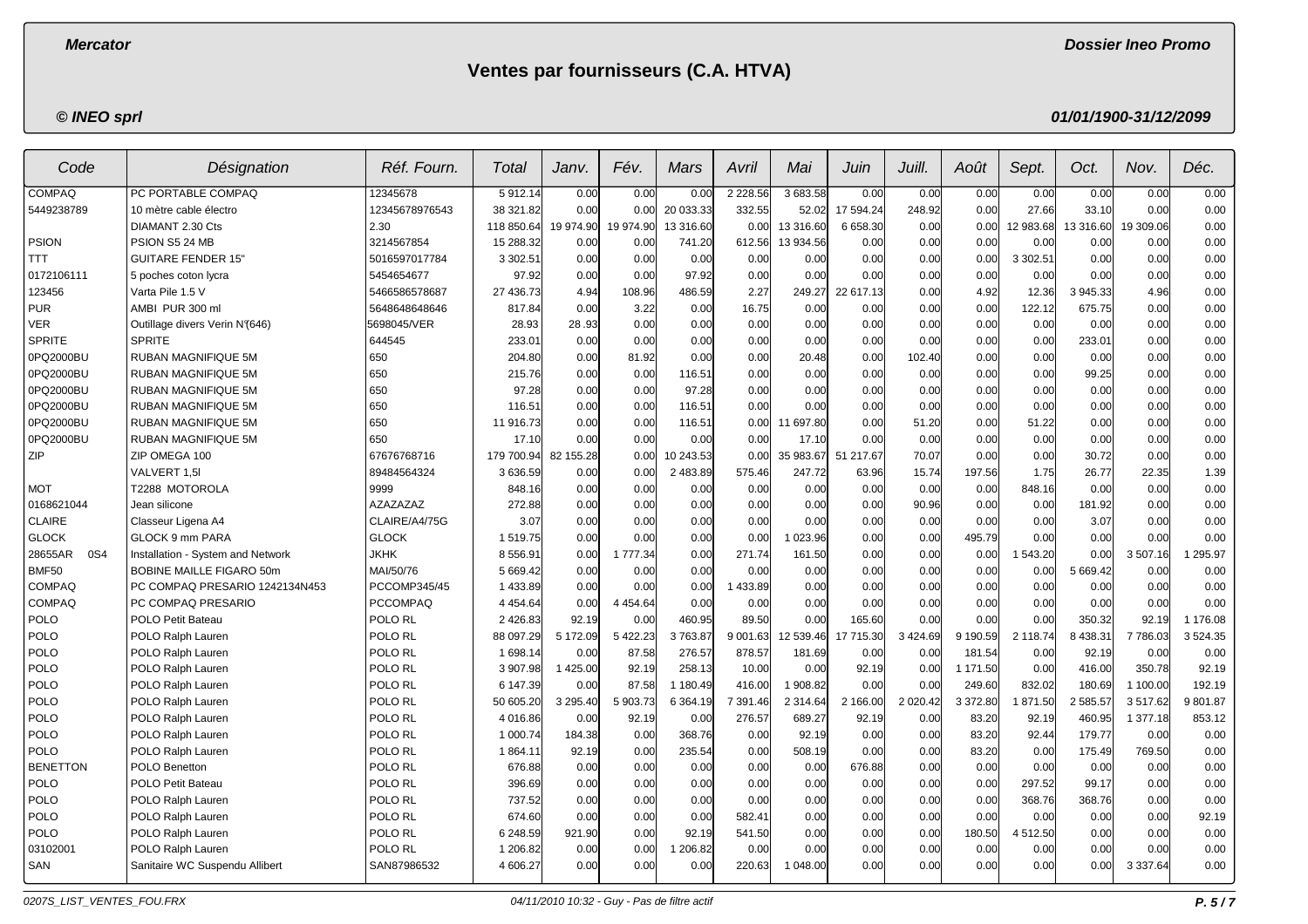**Dossier Ineo Promo**

## **Ventes par fournisseurs (C.A. HTVA)**

**© INEO sprl**

**01/01/1900-31/12/2099**

| Code                 | Désignation                  | Réf. Fourn.    | Total        | Janv.     | Fév.   | Mars                 | Avril     | Mai      | Juin           | Juill.   | Août      | Sept.    | Oct.                            | Nov.  | Déc.      |
|----------------------|------------------------------|----------------|--------------|-----------|--------|----------------------|-----------|----------|----------------|----------|-----------|----------|---------------------------------|-------|-----------|
| <b>VARTA</b>         | PILE VARTA 9V                | VAR276598      | 81.34        | 7.79      | 0.00   | 35.03                | 0.20      | 29.13    | 0.00           | 0.00     | 0.00      | 0.00     | 8.17                            | 1.02  | 0.00      |
|                      |                              |                | 1 688 352.65 | 135       |        | 61 702.99 178 646.72 | 31 904.20 |          | 590 130 263.85 | 7 352.16 | 44 031.84 |          | 37 839.19 237 091.71 216 447.08 |       | 17 029.35 |
| LA FLEUR             |                              |                |              |           |        |                      |           |          |                |          |           |          |                                 |       |           |
| <b>FICUS</b>         | <b>FICUS BENJAMINA</b>       |                | 368.76       | 0.00      | 0.00   | 0.00                 | 0.00      | 0.00     | 0.00           | 0.00     | 0.00      | 368.76   | 0.00                            | 0.00  | 0.00      |
| <b>FICUS</b>         | <b>FICUS BENJAMINA</b>       |                | 92.19        | 0.00      | 0.00   | 0.00                 | 0.00      | 0.00     | 0.00           | 0.00     | 0.00      | 92.19    | 0.00                            | 0.00  | 0.00      |
|                      |                              |                | 460.95       | 0.00      | 0.00   | 0.00                 | 0.00      | 0.00     | 0.00           | 0.00     | 0.00      | 460.95   | 0.00                            | 0.00  | 0.00      |
| MAPEI S.A.           |                              |                |              |           |        |                      |           |          |                |          |           |          |                                 |       |           |
| <b>MAPEI</b>         | <b>COLLE "ADESILEX P22"</b>  | 032501         | 6 543.68     | 0.00      | 0.00   | 37.18                | 0.00      | 6 506.50 | 0.00           | 0.00     | 0.00      | 0.00     | 0.00                            | 0.00  | 0.00      |
|                      |                              |                | 6 543.68     | 0.00      | 0.00   | 37.18                | 0.00      | 6 506.50 | 0.00           | 0.00     | 0.00      | 0.00     | 0.00                            | 0.00  | 0.00      |
| <b>MARLBORO</b>      |                              |                |              |           |        |                      |           |          |                |          |           |          |                                 |       |           |
| <b>PMA</b>           | MARLBORO ROUGE SINGLE        | 4256367        | 0.00         | 0.00      | 0.00   | 0.00                 | 0.00      | 0.00     | 0.00           | 0.00     | 0.00      | 0.00     | 0.00                            | 0.00  | 0.00      |
|                      |                              |                | 0.00         | 0.00      | 0.00   | 0.00                 | 0.00      | 0.00     | 0.00           | 0.00     | 0.00      | 0.00     | 0.00                            | 0.00  | 0.00      |
| <b>NIKE BELGIUM</b>  |                              |                |              |           |        |                      |           |          |                |          |           |          |                                 |       |           |
| 08122000             | <b>NIKE AIRMAX COUNTRY</b>   | <b>AIRMAX</b>  | 1794.44      | 0.00      | 0.00   | 0.00                 | 0.00      | 570.00   | 0.00           | 0.00     | 654.44    | 0.00     | 0.00                            | 0.00  | 570.00    |
| 08122000             | NIKE AIRMAX COUNTRY          | <b>AIRMAX</b>  | 392.79       | 0.00      | 0.00   | 0.00                 | 111.55    | 83.20    | 0.00           | 0.00     | 0.00      | 0.00     | 0.00                            | 92.19 | 105.85    |
| 08122000             | NIKE AIRMAX COUNTRY          | <b>AIRMAX</b>  | 327.22       | 0.00      | 0.00   | 327.22               | 0.00      | 0.00     | 0.00           | 0.00     | 0.00      | 0.00     | 0.00                            | 0.00  | 0.00      |
| 08122000             | NIKE AIRMAX COUNTRY          | <b>AIRMAX</b>  | 203.74       | 0.00      | 0.00   | 0.00                 | 0.00      | 92.19    | 0.00           | 0.00     | 0.00      | 111.55   | 0.00                            | 0.00  | 0.00      |
| 08122000             | <b>NIKE AIRMAX COUNTRY</b>   | <b>AIRMAX</b>  | 8 9 24.17    | 8 9 24.17 | 0.00   | 0.00                 | 0.00      | 0.00     | 0.00           | 0.00     | 0.00      | 0.00     | 0.00                            | 0.00  | 0.00      |
| 08122000             | NIKE AIRMAX COUNTRY          | <b>AIRMAX</b>  | 313.45       | 0.00      | 0.00   | 111.55               | 0.00      | 0.00     | 0.00           | 0.00     | 0.00      | 0.00     | 111.55                          | 0.00  | 90.35     |
| 08122000             | NIKE AIRMAX COUNTRY          | <b>AIRMAX</b>  | 315.29       | 0.00      | 92.19  | 111.55               | 0.00      | 111.55   | 0.00           | 0.00     | 0.00      | 0.00     | 0.00                            | 0.00  | 0.00      |
| 08122000             | NIKE AIRMAX COUNTRY          | <b>AIRMAX</b>  | 217.52       | 0.00      | 0.00   | 0.00                 | 0.00      | 0.00     | 0.00           | 0.00     | 0.00      | 111.55   | 0.00                            | 0.00  | 105.97    |
| 08122000             | NIKE AIRMAX COUNTRY          | <b>AIRMAX</b>  | 111.55       | 0.00      | 0.00   | 0.00                 | 0.00      | 0.00     | 0.00           | 0.00     | 0.00      | 0.00     | 0.00                            | 0.00  | 111.55    |
| 08122000             | <b>NIKE AIRMAX COUNTRY</b>   | <b>AIRMAX</b>  | 2 826.58     | 0.00      | 0.00   | 163.61               | 0.00      | 1 292.52 | 0.00           | 327.22   | 327.22    | 100.40   | 90.35                           | 0.00  | 525.26    |
| 18052001             | NIKE DEBARDEUR SPORT bbb ccc | N/D/S/1234     | 255.50       | 86.05     | 0.00   | 0.00                 | 0.00      | 83.40    | 0.00           | 0.00     | 0.00      | 0.00     | 86.05                           | 0.00  | 0.00      |
| 19052001             | <b>NIKE ROBE SPORT</b>       | N/R/S/5678     | 106.53       | 0.00      | 106.53 | 0.00                 | 0.00      | 0.00     | 0.00           | 0.00     | 0.00      | 0.00     | 0.00                            | 0.00  | 0.00      |
|                      |                              |                | 15 788.78    | 9 010.22  | 198.72 | 713.93               | 111.55    | 2 232.86 | 0.00           | 327.22   | 981.66    | 323.50   | 287.95                          | 92.19 | 1508.98   |
| <b>NOKIA BELGIUM</b> |                              |                |              |           |        |                      |           |          |                |          |           |          |                                 |       |           |
| <b>NOK</b>           | GSM NOKIA 8210               | 8210           | 1 560.72     | 0.00      | 0.00   | 1 188.88             | 371.84    | 0.00     | 0.00           | 0.00     | 0.00      | 0.00     | 0.00                            | 0.00  | 0.00      |
| NOK3                 | GSM NOKIA 8810               | 8810TSGS       | 16 521.87    | 0.00      | 0.00   | 594.61               | 2 104.08  | 458.60   | 0.00           | 1 028.04 | 0.00      | 1 542.06 | 514.02                          | 0.00  | 10 280.46 |
| NOK <sub>2</sub>     | <b>NOKIA 8210</b>            | NOK458975      | 6890.80      | 0.00      | 0.00   | 689.14               | 3 865.24  | 817.06   | 284.77         | 0.00     | 514.00    | 165.29   | 0.00                            | 0.00  | 555.30    |
| PHIL                 | TELEVISEUR PHILIPS 120S      | NOKIA120S/PHIL | 111.55       | 0.00      | 0.00   | 111.55               | 0.00      | 0.00     | 0.00           | 0.00     | 0.00      | 0.00     | 0.00                            | 0.00  | 0.00      |
| <b>PANA</b>          | <b>GSM PANASONIC</b>         | <b>PANA250</b> | 247.65       | 0.00      | 0.00   | 0.00                 | 247.65    | 0.00     | 0.00           | 0.00     | 0.00      | 0.00     | 0.00                            | 0.00  | 0.00      |
|                      |                              |                | 25 332.59    | 0.00      | 0.00   | 2 584.18             | 6 588.81  | 1 275.66 | 284.77         | 1 028.04 | 514.00    | 1707.35  | 514.02                          | 0.00  | 10835.76  |
| <b>PRANAROM</b>      |                              |                |              |           |        |                      |           |          |                |          |           |          |                                 |       |           |
| HUI                  | Huile essentielle GINGEMBRE  | AZCHT/45       | 80.57        | 0.00      | 0.00   | 0.00                 | 0.00      | 80.57    | 0.00           | 0.00     | 0.00      | 0.00     | 0.00                            | 0.00  | 0.00      |
|                      |                              |                | 80.57        | 0.00      | 0.00   | 0.00                 | 0.00      | 80.57    | 0.00           | 0.00     | 0.00      | 0.00     | 0.00                            | 0.00  | 0.00      |
| ROLEX BENELUX S.A.   |                              |                |              |           |        |                      |           |          |                |          |           |          |                                 |       |           |
|                      |                              |                |              |           |        |                      |           |          |                |          |           |          |                                 |       |           |

0207S\_LIST\_VENTES\_FOU.FRX